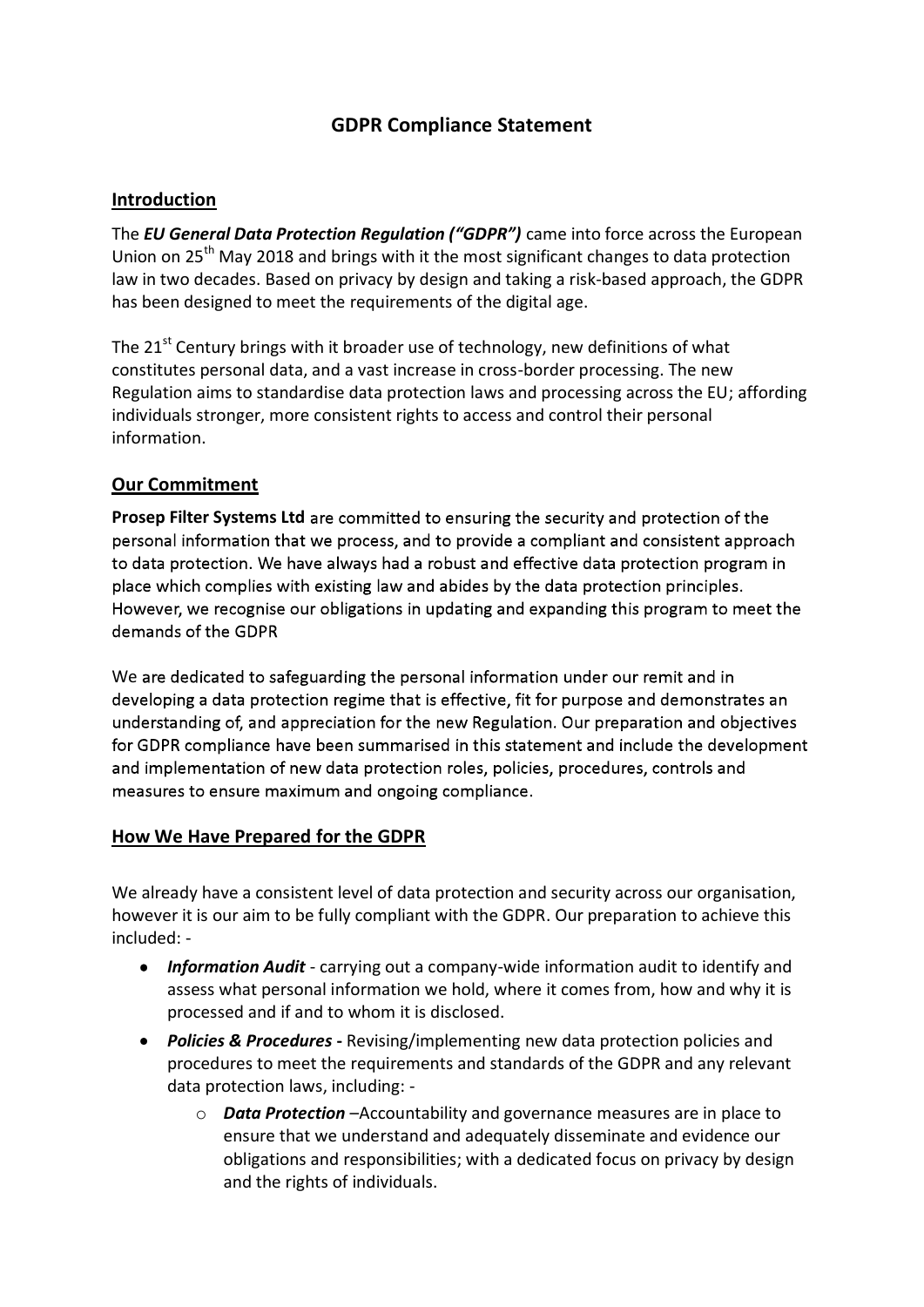- o *Data Retention & Erasure* We have updated our retention policy to ensure that personal information is stored, archived and destroyed compliantly and ethically. We have dedicated erasure procedures in place to meet the new *'Right to Erasure'* obligation and are aware of when this and other data subject's rights apply; along with any exemptions, response timeframes and notification responsibilities.
- o *Data Breaches* our breach procedures ensure that we have safeguards and measures in place to identify, assess, investigate and report any personal data breach at the earliest possible time. Our procedures are robust and have been disseminated to all employees, making them aware of the reporting lines and steps to follow.
- o *Subject Access Request (SAR)* we have revised our SAR procedures to accommodate the revised 30-day timeframe for providing the requested information and for making this provision free of charge. Our new procedures detail how to verify the data subject, what steps to take for processing an access request, what exemptions apply and a suite of response templates to ensure that communications with data subjects are compliant, consistent and adequate.
- *Legal Basis for Processing* We are reviewing all processing activities to identify the legal basis for processing and ensuring that each basis is appropriate for the activity it relates to. Where applicable, we also maintain records of our processing activities, ensuring that our obligations under Article 30 of the GDPR and Schedule 1 of the Data Protection Bill are met.
- *Privacy Notice/Policy* –We are revising our Privacy Notice to comply with the GDPR, ensuring that all individuals whose personal information we process have been informed of why we need it, how it is used, what their rights are, who the information is disclosed to and what safeguarding measures are in place to protect their information.
- *Obtaining Consent* We have revised our consent mechanisms for obtaining personal data, ensuring that individuals understand what they are providing, why and how we use it and giving clear, defined ways to consent to us processing their information. We have developed stringent processes for recording consent, making sure that we can evidence an affirmative opt-in, along with time and date records; and an easy to see and access way to withdraw consent at any time.
- *Processor Agreements* Where we use any third-party to process personal information on our behalf (i.e. Accountancy), we have drafted compliant Processor Agreements and due diligence procedures for ensuring that they (*as well as we*), meet and understand their/our GDPR obligations. These measures include initial and ongoing reviews of the service provided, the necessity of the processing activity, the technical and organisational measures in place and compliance with the GDPR.

## **Data Subject Rights**

In addition to the policies and procedures mentioned above that ensure individuals can enforce their data protection rights, we provide easy to access information via [our website,